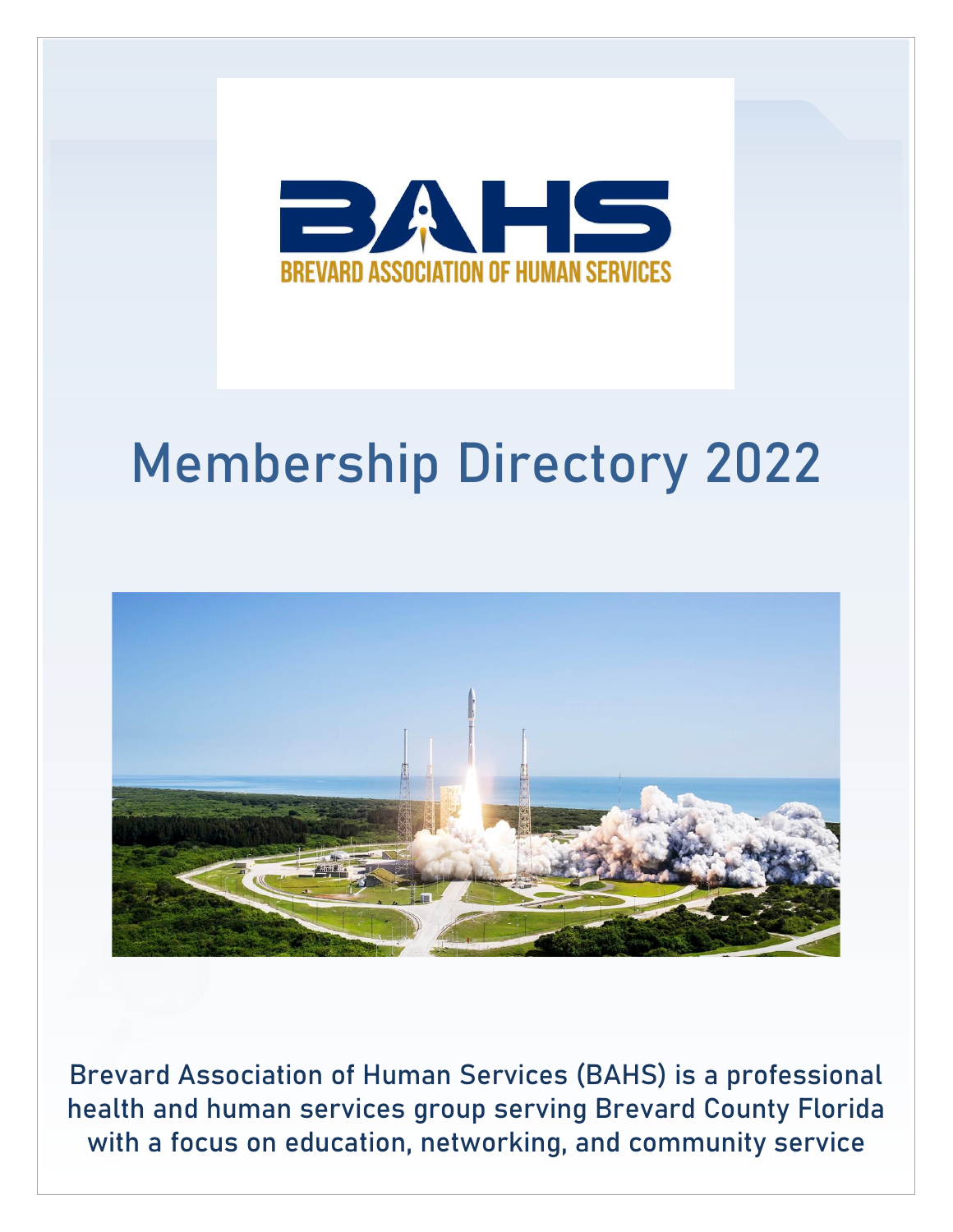

The mission of BAHS is to improve the quality of healthcare and human services provided in Brevard County.

BAHS provides opportunities for its members to network and work cooperatively to serve Brevard County. Networking increases the referral base for many companies and working cooperatively serves every business well.

## **HISTORY**

BAHS began by a small group of professionals in the human service industry. This groundbreaking group recognized the value in networking. They were established to increase awareness of community providers, thereby improving services available to their clients.

## **Board of Directors - 2022**

**President:** Rachel McLain (Law Office of Amy B. Van Fossen, P.A.) **Vice President:** Amanda Guadagno (Palm Point Behavior Health) **Treasurer:** Bridget Brown (Kindred at Home) **Secretary/ Special Events:** Aly Elmasian (Aging Matters in Brevard) **Membership:** Dana Venditti Dunsford (Visiting Homecare) **BAHS 101:** Tonya Morales (Sonata east at Viera) **Sponsorship:** Danica Scuderi-Carluccio (Advocates for the Aging, Inc.) **BAHS Mingles:** Jennifer Allen (Vitas Healthcare) **Media-Website:** Bob Seamans (Seamans IT, RocketCloud) **Media-Social Media:** Amanda Walker (Hibiscus Court) **Media-Email:** Kara Anderson (Simplifying Senior Living) **Special Events:** Vicki Moore (Independent Insurance Agent) **Special Events:** Paras Traganos (Guardian Ad Litem) **Luncheons:** Janet Price (Simplifying Senior Living & American In Home Care) **Luncheons:** Ashley Whorley (Inspiritas of West Melbourne) **Luncheons:** Diane Zizzo (Doterra, ROILy Annointed)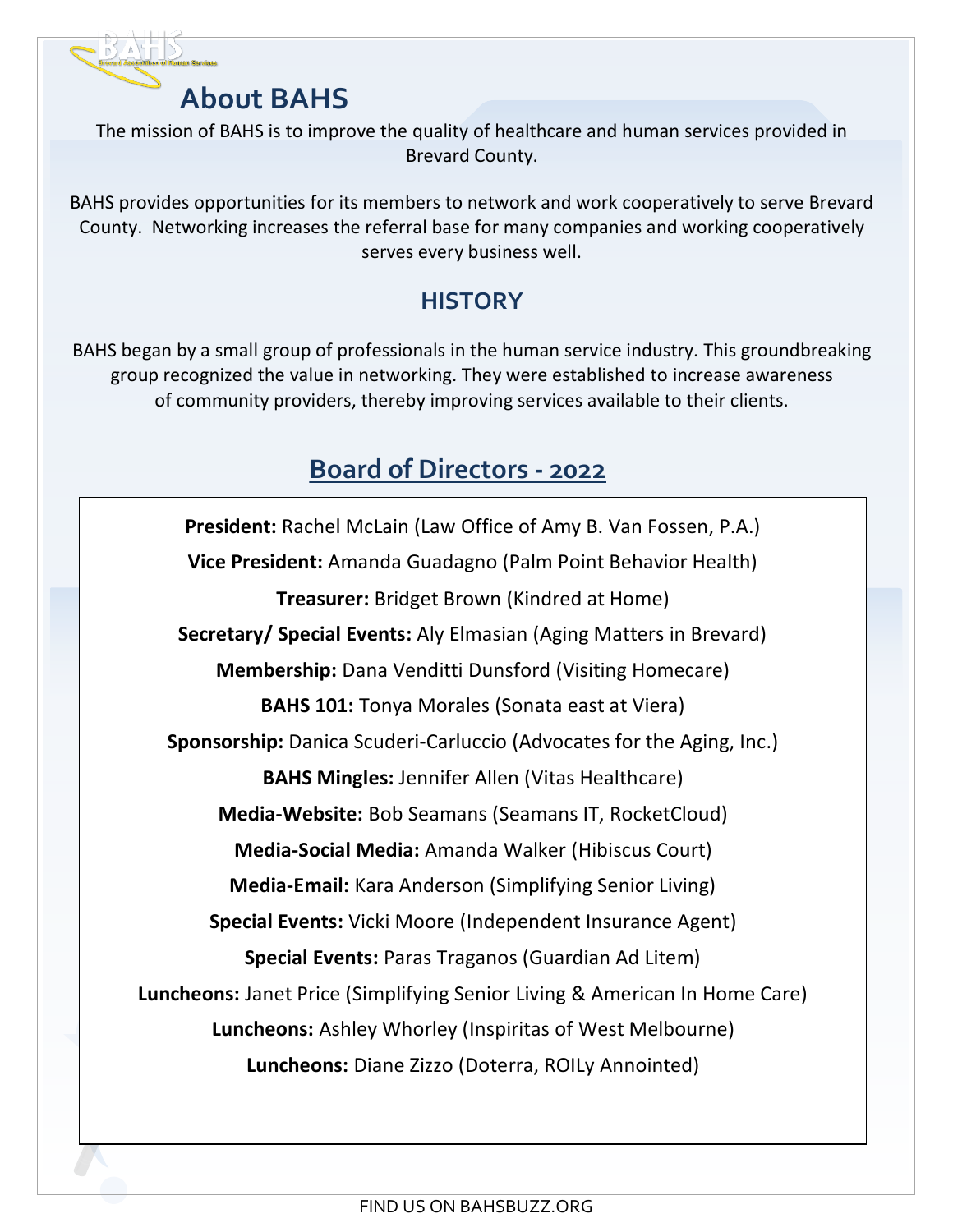#### *Assisted Living Facility*

**Alura by Inspired Living** 321-541-0694 [https://www.inspiredliving.care/senior](https://www.inspiredliving.care/senior-living/fl/rockledge/roy-wall-blvd/)[living/fl/rockledge/roy-wall-blvd/](https://www.inspiredliving.care/senior-living/fl/rockledge/roy-wall-blvd/)

**Discovery Village** 321-320-6933 https://www.discoveryvillages.com/disc overy-village-at-melbourne/

**Greenwood Place** 321-255-5443 [https://www.eagleseniorliving.org/locati](https://www.eagleseniorliving.org/locations/melbourne-fl/) [ons/melbourne-fl/](https://www.eagleseniorliving.org/locations/melbourne-fl/)

**Hibiscus Court** 321-345-9830 [https://www.slm.net/senior](https://www.slm.net/senior-living/fl/melbourne/hibiscus-court/)[living/fl/melbourne/hibiscus-court/](https://www.slm.net/senior-living/fl/melbourne/hibiscus-court/)

#### **Inspiritas of West Melbourne Memory Care** 321-220-0295 [https://www.rui.net/inspiritas-of](https://www.rui.net/inspiritas-of-melbourne-1)[melbourne-1](https://www.rui.net/inspiritas-of-melbourne-1)

**Sonata East at Viera** 321-503-3633 [https://sonataseniorliving.com/senior](https://sonataseniorliving.com/senior-communities-in-florida/sonata-viera/)[communities-in-florida/sonata-viera/](https://sonataseniorliving.com/senior-communities-in-florida/sonata-viera/)

#### *Attorney*

**Amy Van Fossen, Attorney** 321-345-5945 [http://amybjackson.com](http://amybjackson.com/)

**Whitebird Law** 321-327-5580 https://www.whitebirdlaw.com/

#### *Audiology*

**Harbor City Hearing Solutions** 321-622-6385 https://harborcityhearing.com/

## *Case/Care Management*

**Advocates for the Aging** 321-953-2273 <http://www.advocatesfortheaging.com/>

**Emerald Case Management** 321-622-8030 [Emeraldcare21@gmail.com](mailto:Emeraldcare21@gmail.com)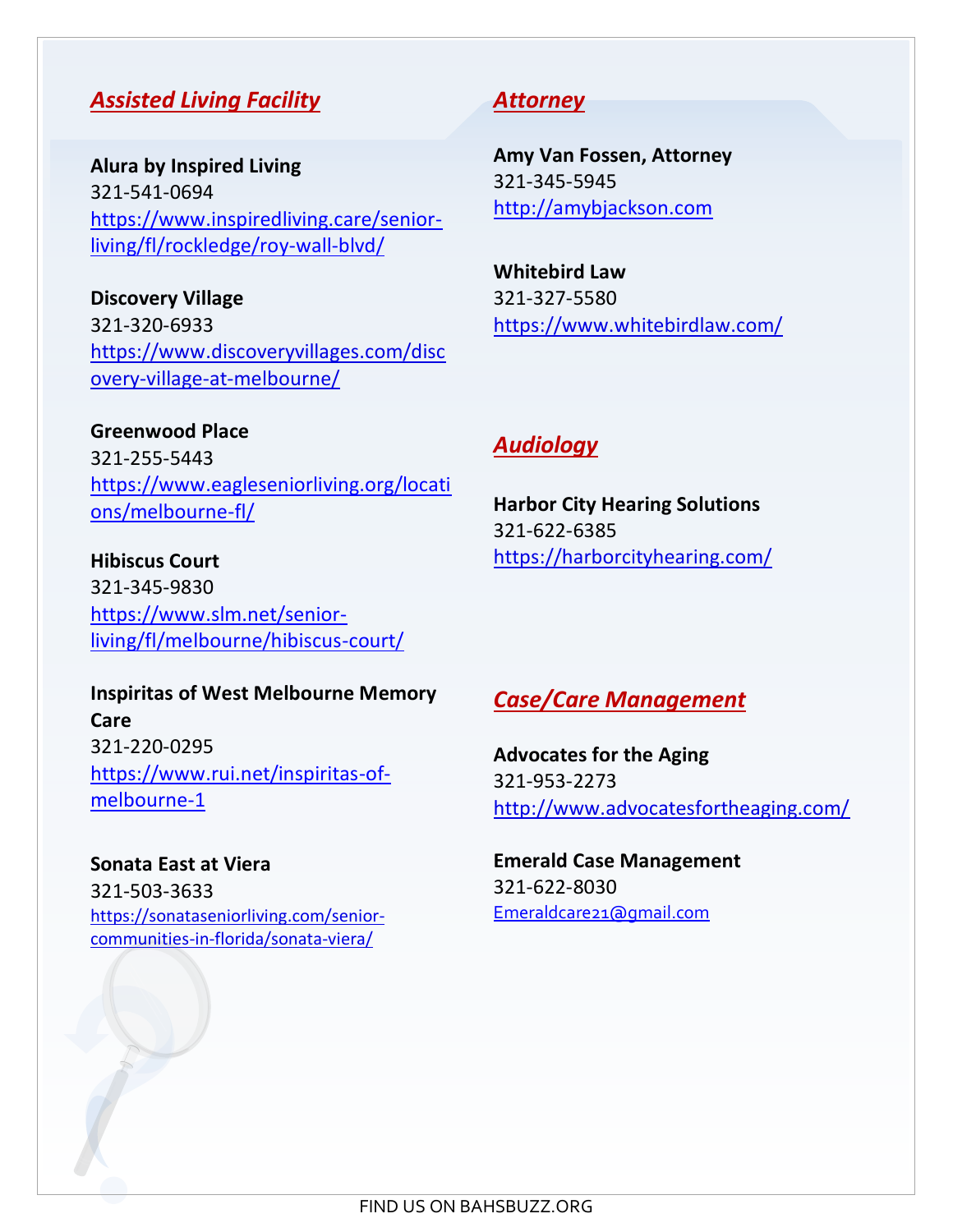#### *Durable Medical Equipment*

**24/7 Medical** 386-492-5910 https://www.247medicalusa.com/

#### *Home Health - Medicare*

**Kindred at Home** 321-725-4799 [http://kindredhealthcare.com](http://kindredhealthcare.com/)

## *Finance/Insurance*

**Vicki Moore** 321-751-7645 https://www.careplushealthplans.com/

**Edward Jones** 321-777-9766 [https://www.edwardjones.com/us-en/financial](https://www.edwardjones.com/us-en/financial-advisor/farah-sivolella)[advisor/farah-sivolella](https://www.edwardjones.com/us-en/financial-advisor/farah-sivolella)

**TMW Insurance Agency** 321-482-4194 https://www.facebook.com/TMWInsuranceAgency

## *Funeral Services*

**Fountainhead Memorial Park** 321-768-0776 https://www.dignitymemorial.com/funeralhomes/palm-bay-fl/fountainhead-funeralhome/4468

## *Home Health – Private*

**American In Home Care** 321-636-0100 https://www.americaninhomecare.com/melbour ne-care-services/

**Aqua Home Care** 772-577-7522 https://aquahc.com/melbourne-fl/in-home-caremelbourne/

**Health First Private Duty** 321-459-1804 <https://hf.org/privateduty/>

**Purple Heart Health Care** 407-559-6871 https://www.purplehearthealthcare.com/

**Senior Helpers** 321-735-4614 https://www.seniorhelpers.com/fl/rockledgenorth-brevard/

**Seniors Helping Seniors** 321-722-2999 [http://seniorcarebrevard.com](http://seniorcarebrevard.com/)

**VIP America** 321-541-1248 <https://www.vipamerica.com/>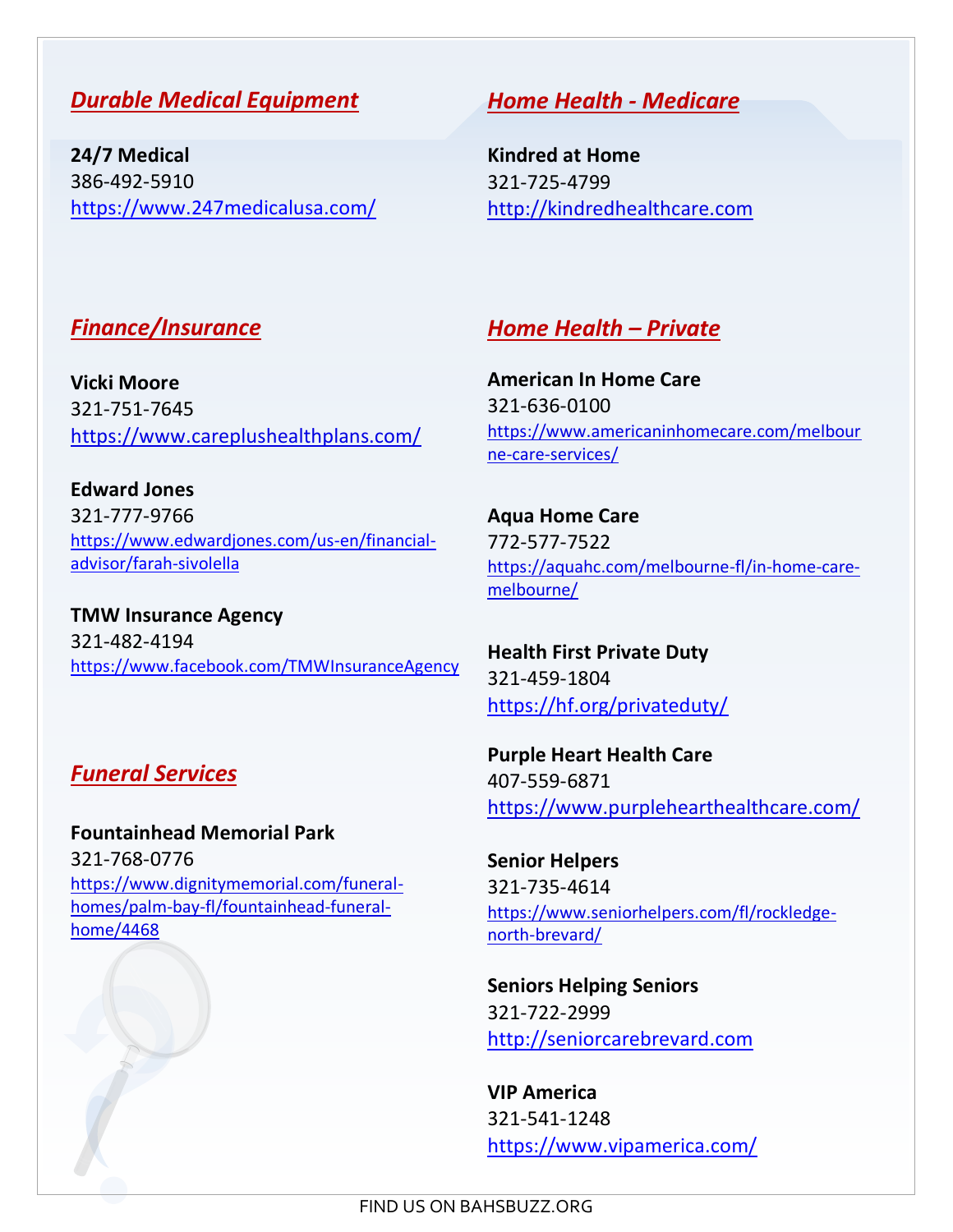#### *Home Health – Private con't*

**Visiting Homecare** 321-574-1622 [http://visitinghomecare.org](http://visitinghomecare.org/)

#### *Hospice*

**Health First Hospice** 321-434-1744 https://hf.org/hospice/

**Vitas Healthcare** 321-751-6671 https://www.vitas.com/

#### **Wuesthoff Brevard Hospice and Palliative Care** 321-253-2222 https://lhcgroup.com/locations/wuesthoffbrevard-hospice-palliative-care-of-viera

## *Mental Health/Counseling*

**Earle Ledford, LCSW** 321-213-7370 <https://www.earlledfordlcsw.com/>

**Palm Point Behavioral Health** 321-603-6550 <https://palmpointbehavioral.com/>

**Positive Behavioral Solutions** 321-972-4265 https://pbsfl.org/

## *Moving Companies*

**A Mothers Touch Movers** 321-253-6040 <https://www.motouchmovers.com/>

#### *Information Services*

**One Senior Place** 321-323-7325 https://www.oneseniorplace.com/

#### *Newspaper/Publication*

**Bluewater Creative Group** 321-242-1235 https://bluewatercreativegroup.com/

*Individual*  **Paras Traganos Management Consultant-semi retired & Guardian ad litem volunteer** [Paras@erols.com](mailto:Paras@erols.com)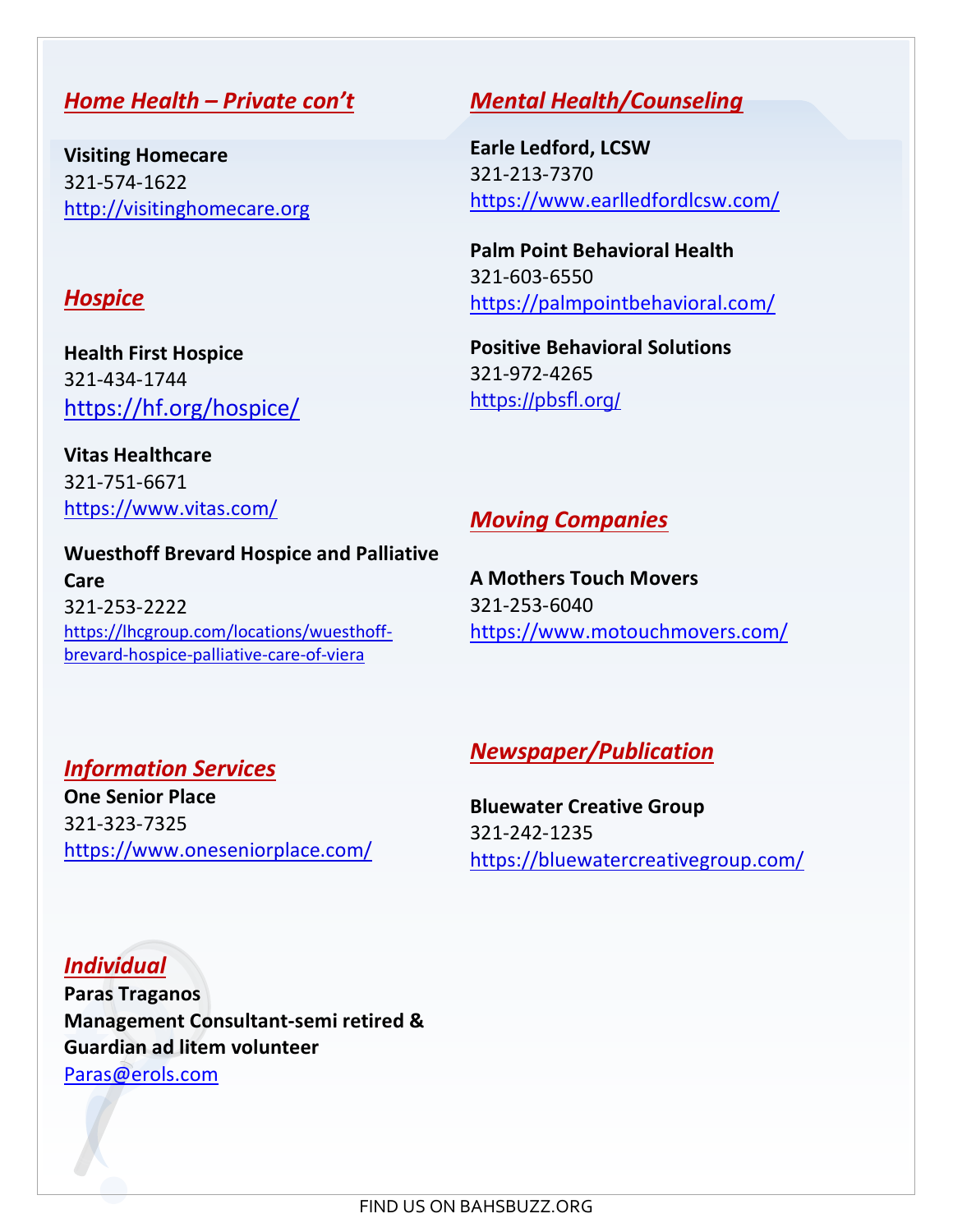## *Non-Profit Organization*

**Aging Matters in Brevard** 321-639-8770 https://agingmattersbrevard.org/

**Brevard Alzheimer's Foundation** 321-253-4430 https://brevardalz.org/

**Serene Harbor** 321-726-8282 https://www.sereneharbor.org/

#### *Pharmacy*

**Browning's Pharmacy** 321-725-6320 https://www.brownings.net/

## *Real Estate*

**DOMA Title** 321-729-6282 https://www.doma.com/

**ITG Realty** 321-622-2701 <https://www.itgrealty.com/>

**Krissy Willer-Dale Sorenson Real Estate** 321-432-4807 https://kwiller.sorensenrealestate.com/

**Next Chapter Real Estate** 321-298-5562 https://www.nextchapterflorida.com/

**Re/Max Aerospace Realty** 321-960-1771 https://www.deniseingridstanton.com/

#### *Senior Placement Companies*

**Care Patrol** 321-652-6849 https://www.carepatrol.com/advisors/robgraham/Melbourne/

**Harmony Senior Living Advisors** 321-241-0505 <https://harmonyseniorlivingadvisors.com/>

**Simplifying Senior Living** 321-327-2917 https://simplifyingseniorliving.com/